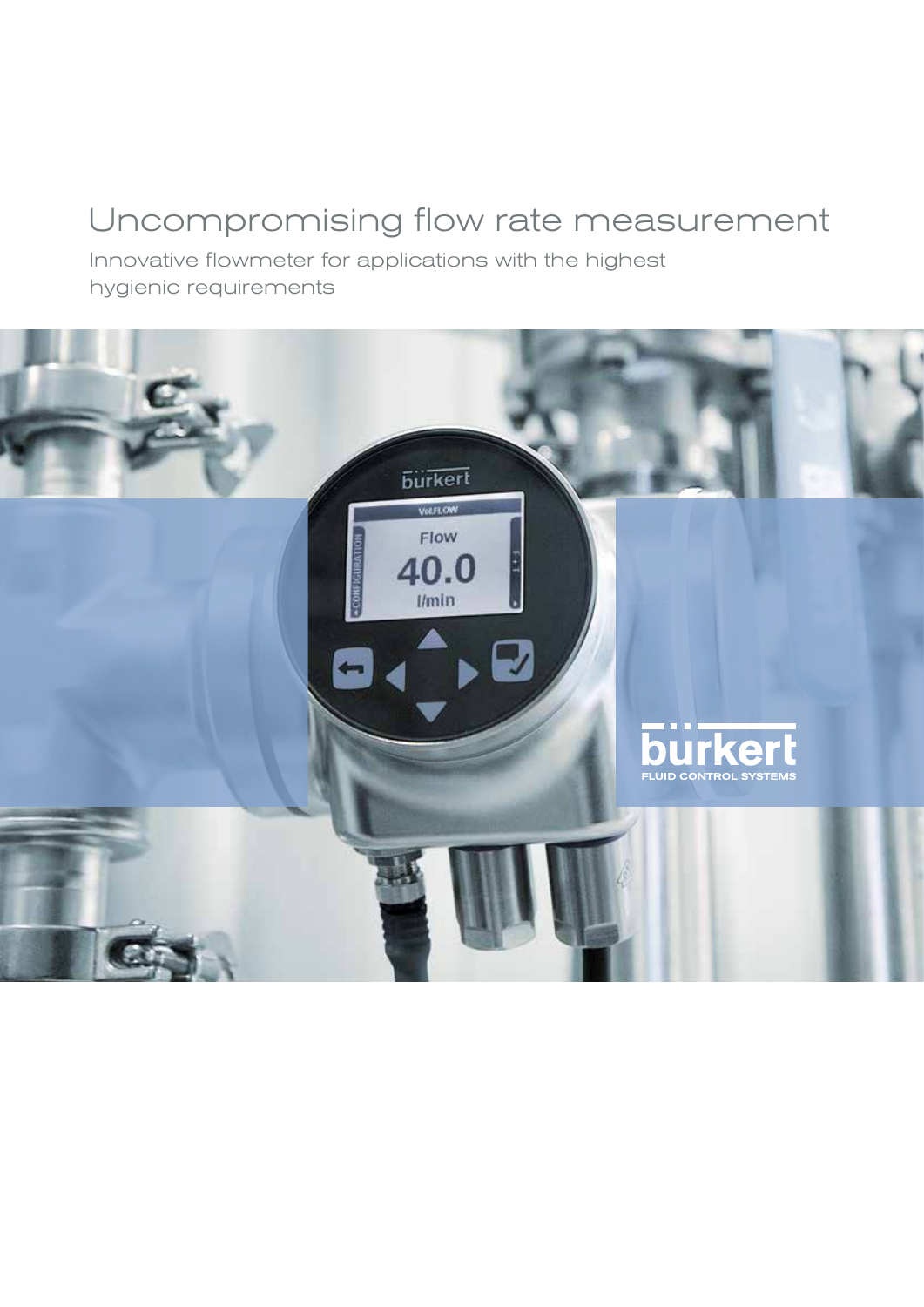

Flowmeters must satisfy numerous requirements in applications with hygienic requirements. Until recently, the necessary cleaning processes could only be conditionally realised. The liquids to be measured came into contact with sensor components whose influence often posed a process risk.

The FLOWave flowmeter from Bürkert opens up entirely new possibilities for hygienic and process applications. With its unique SAW technology (Surface Acoustic Waves), the device has no sensor elements in the measuring tube and makes it easy to fulfil very high hygienic requirements.

## "Just a single tube"

### FLOWave at a glance

- No sensor components come into contact with the medium. This means:
- No seal problems
- No material incompatibilities – No pressure drop
- Cleaning processes are
- optimally supported
- No maintenance work
- The measurement is not dependent on the conductivity of the liquid
- Modular layout for the greatest possible flexibility (variable positioning of the display module, arbitrary installation position)
- Light weight, small dimensions
- Low energy consumption
- High-resolution 2.4" display





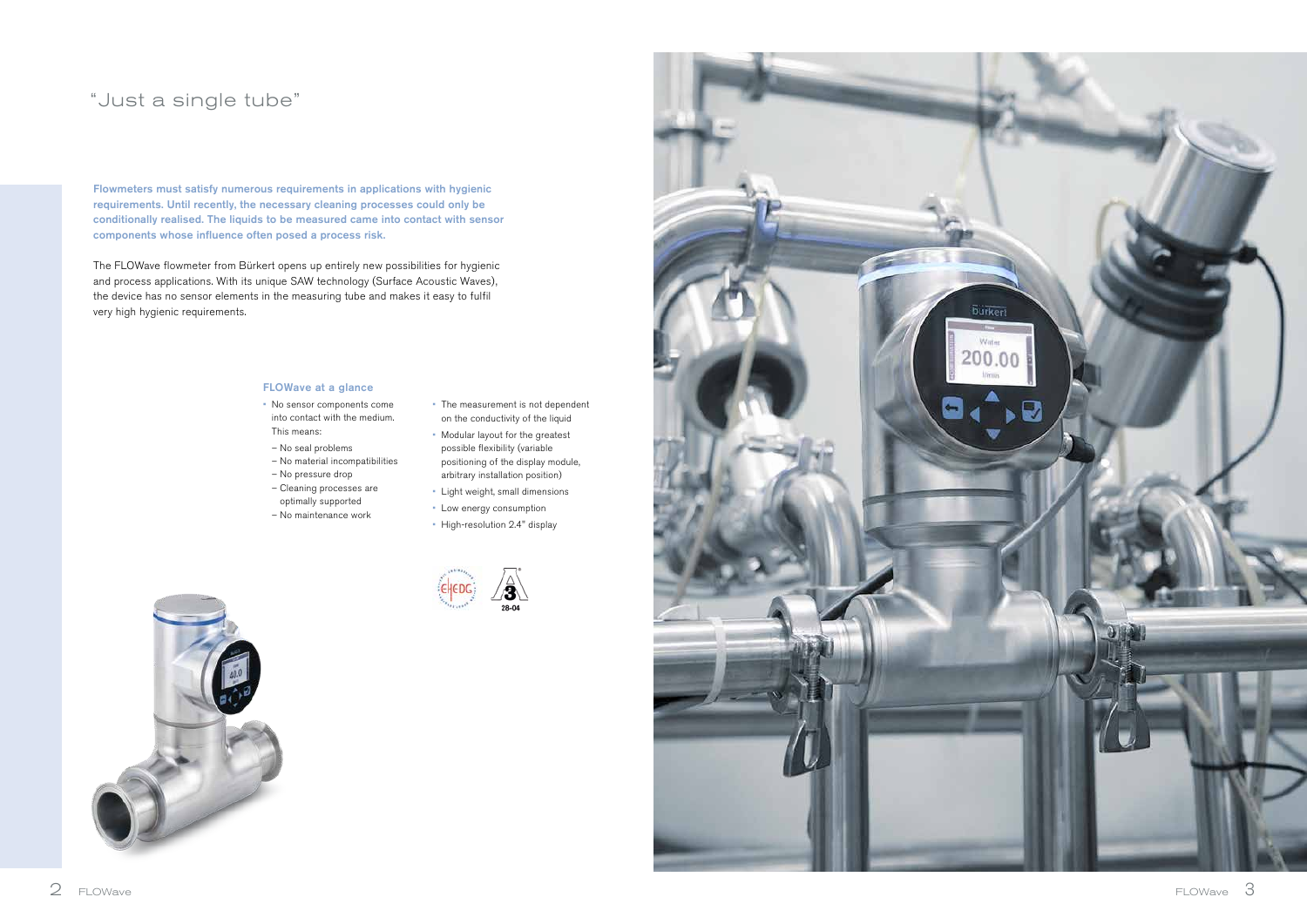## Today's flow rate measurement – FLOWave from Bürkert Intuitive user interface



A flexible user interface with intuitive, graphic user guidance, which can be adapted to individual needs, makes commissioning and operation of FLOWave devices particularly easy.

## Hygienic and safe

Thanks to their special design, FLOWave devices are predestined for applications with the highest demands on hygiene and cleanability.

The design has convincing features like …

- a measuring tube without sensor elements coming into contact with the medium
- the all-stainless-steel design with the highest surface quality
- no screws or other connecting elements

### The most innovative measuring principle

Surface Acoustic Waves (SAW) occur in nature during seismic activities, etc. We have used these effects in a patented technology for in-line flow rate measurement of liquids. According to the principle, there are absolutely no sensor elements coming into contact with the media in the measuring tube. Along with the measurement of flow rate and temperature, FLOWave is extended in the next step with additional measurements such as density and mass flow.



### Simple and efficient

FLOWave devices are based on Bürkert's own EDIP electronic platform. EDIP stands for the 'Efficient Device Integration Platform' of the new Bürkert product generation with common user interface and digital communication, which not only makes using the devices considerably easier but also allows for extremely simple integration into existing field bus systems.

## Flexibility thanks to modularity

With their modular design, FLOWave position of the display according to your needs: on top or in the front, and it can be pivoted in



flowmeters provide outstanding performance in every installation situation. In addition, you can adjust the 90° increments.



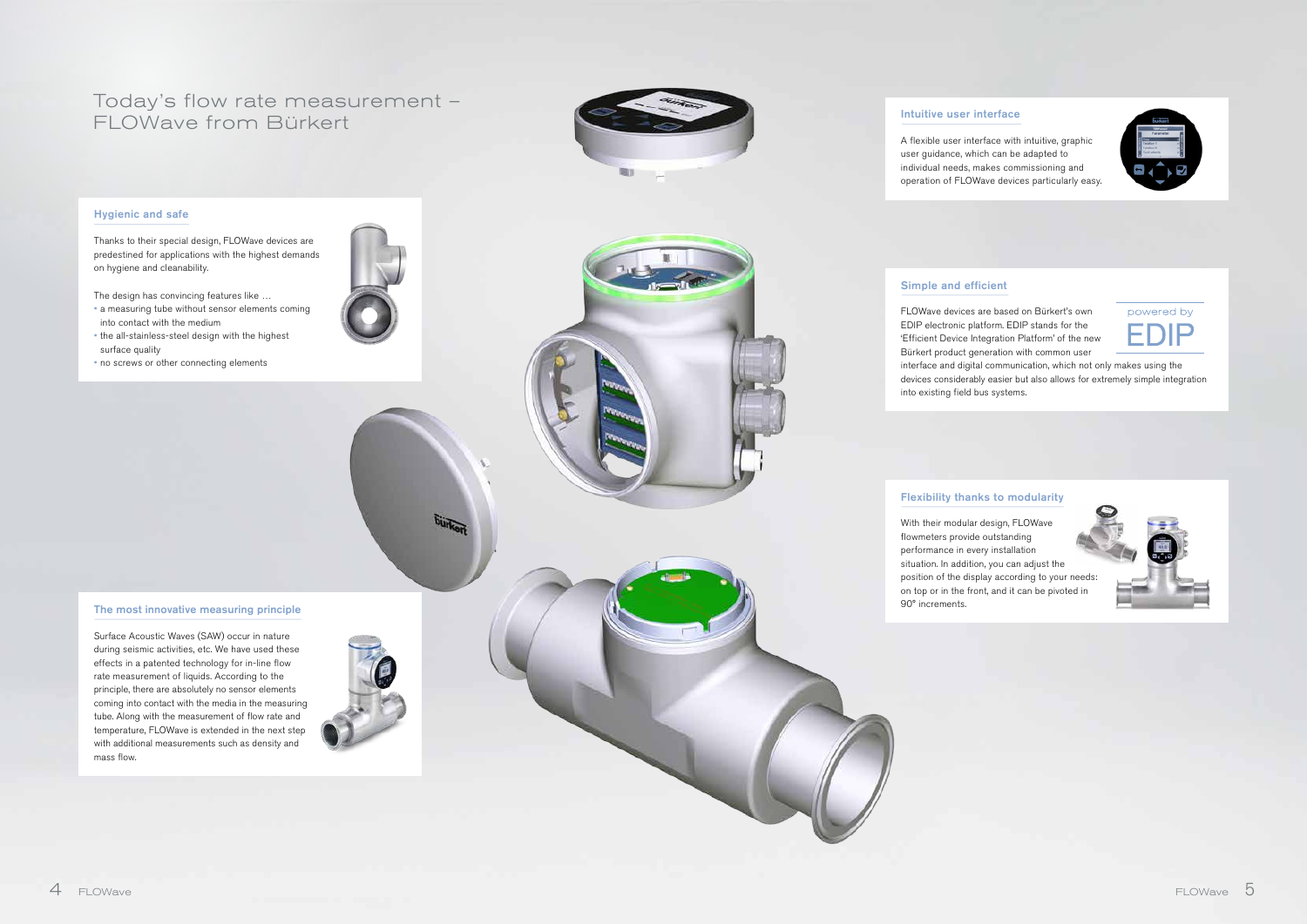

## We have taken an entirely new approach to flow rate measurement!

Surface Acoustic Waves (SAW) occur in nature during seismic activities, etc. We have used these effects in a patented technology for in-line flow rate measurement of liquids. According to the principle, there are absolutely no sensor elements coming into contact with the media in the measuring tube, and clear application advantages are provided over the entire product life cycle.

### SAW technology

Interdigital transducers\* are triggered by an electrical signal and generate the surface acoustic waves. These waves spread over the pipe surface and couple into the liquid at a specific angle. The waves thereby generate reception signals with single and multiple passes through the liquid. This takes place both with and against the flow direction. The run-time differences are proportional to the flow rate. The comparison of single and multiple waves running through the liquid enables excellent measurement performance and additional evaluations with respect to the type and characteristics of the liquids.

\* Interdigital transducers are provided to generate and detect surface acoustic waves.

## The FLOWave display – all relevant data at a quick glance

A flexible user interface with intuitive, graphic user guidance, which can be adapted to individual needs, makes commissioning and operation of FLOWave devices particularly easy.

FLOWave offers you the greatest possible flexibility on the high-resolution 2.4" display. Freely defined measurement names and the optional display of up to four measurements, a trend curve and the parameter interface enable a display customised to your requirements. The intuitive user interface facilitates navigation and orientation in the menu system.

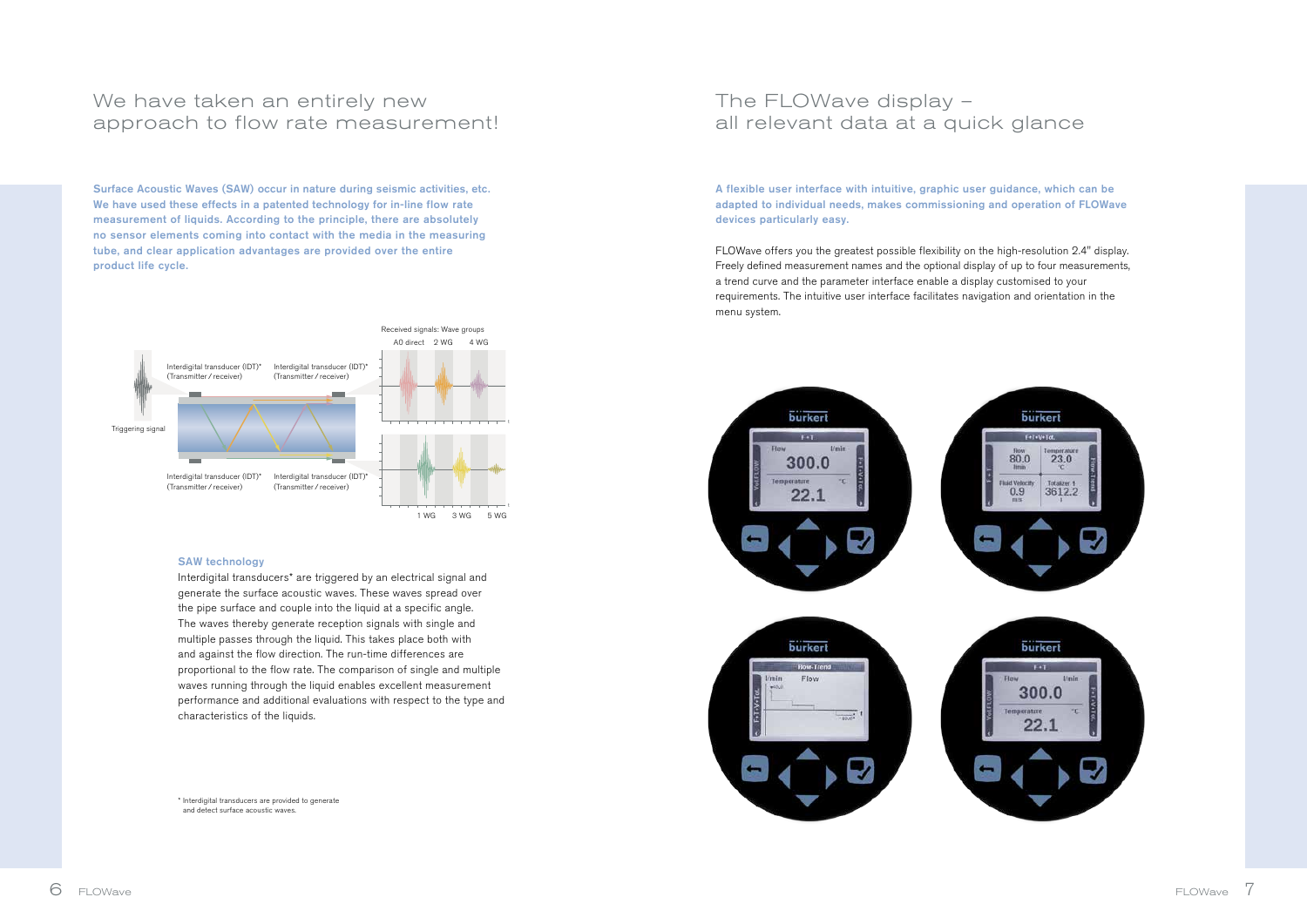# powered by

## Our EDIP platform

After mechanical production systems were established worldwide, followed by mass production and process automation, the concept of "Industry 4.0" stands for the consistent digital orientation of industrial processes. With the introduction of the new device platform EDIP (Efficient Device Integration Platform) Bürkert opens the door to intelligent networking of its products. This platform comprises numerous functions, compatible HMI devices and other innovative services to facilitate the system integration of new devices.

### **SOFTWARETOOL** Bürkert Communicator



### EDIP basic functionalities

- User-friendly operating and display concept
- Simple transmission and saving of device settings
- Quicker and simpler commissioning
- Access to detailed device diagnosis via the digital interface
- The modular setup enables adaptation of the devices to individual application requirements
- Quick and simple parameter transmission with exchange of the storage medium for service tasks
- Local software updates

### Accessories Set USB-/CAN-interface



The Bürkert Communicator enables parameter settings and access to comprehensive diagnostic functions. All measurements are available and parameter settings can be modified as an alternative to access via the display module. This Windows-based software can be downloaded free of charge from the Bürkert website.

The Bürkert system bus interface (büS) enables connection of FLOWave to a PC. It is based on CANopen, however, it works with auto-addressing and without a master in the system. The accessories set includes all necessary components for quick and convenient commissioning.





## FLOWave in day-to-day use

Specific processes are controlled based on flow rate measurements for the production of pharmaceutical agents and in all clean utilities applications. This is where FLOWave is superior to conventional flow rate measuring devices and technologies.

The devices meet the highest hygiene standards and are durable and resistant to disruptive influences such as vibrations and magnetic fields. The lightweight and energy-saving devices can be operated in any installation situation and aid in the qualification and validation of production, cleaning, and sterilisation processes. By eliminating expensive maintenance work, FLOWave is able to reduce operating costs even further.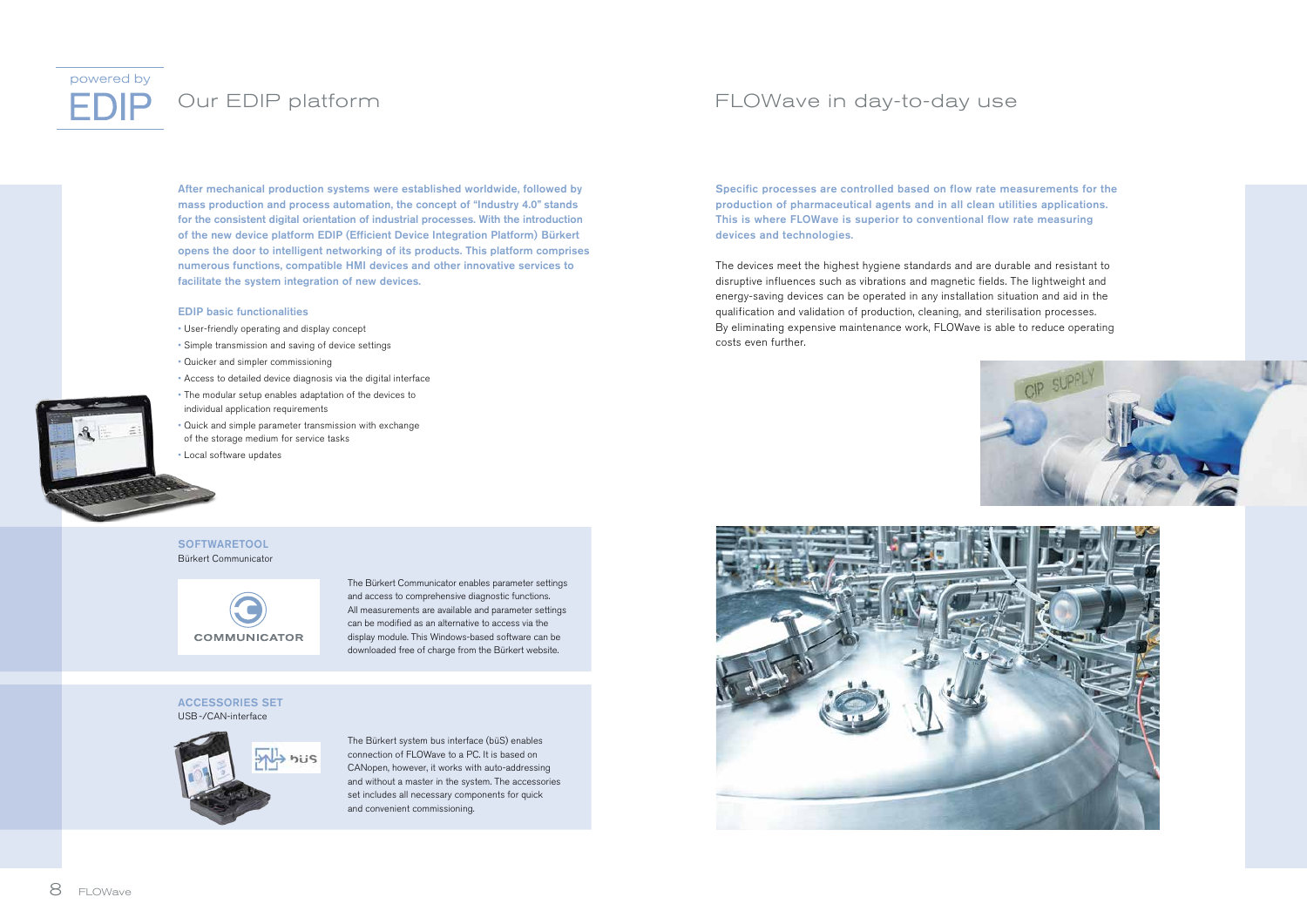## Bürkert – always close at hand

- Poland
- Portugal
- 
- **Switzerland**
- 
- 
- 

India **Singapore** 

**Australia** 

Austria





Russia

Industrial use of the innovative SAW technology is only possible thanks to the highly specialised team of developers and development tools in our in-house electronics laboratory. An experienced team of specialists develops and produces the interdigital converters installed in FLOWave in our clean room at our French facility in Triembach au Val.

### Specialists are in demand here

A multidisciplinary team of physicists, chemists, electrical engineers, and clean room specialists provides the specialist know-how required for the various tasks in sensor technology.

## In-house know-how as a basis for success



The entire production of the interdigital converters takes place in clean room conditions.



Only Bürkert's fully-equipped clean room can enable independent preparation of the required components.